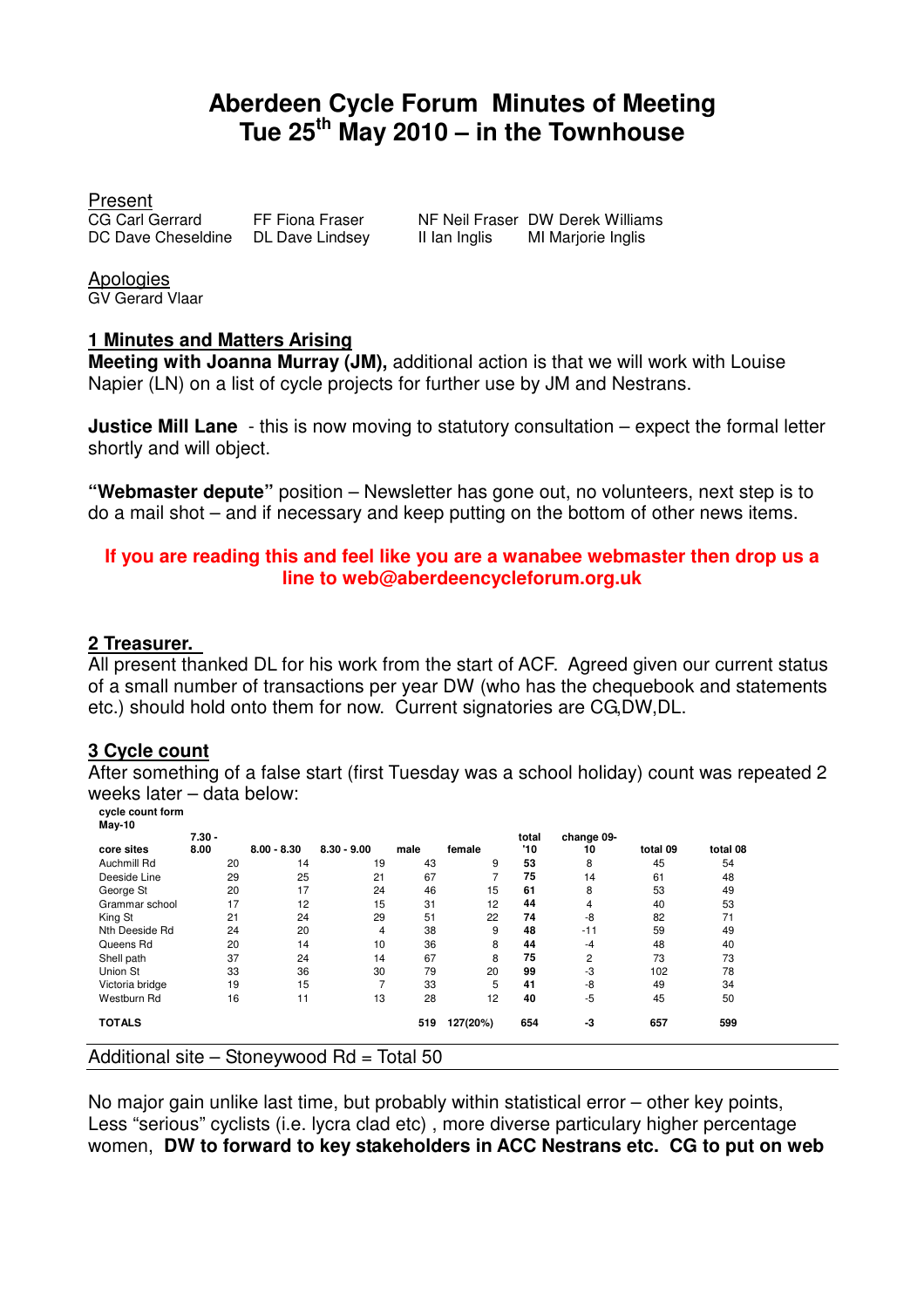# **4 Meeting Kate Dean (KD)**

This took place just before the evenings ACF meeting – DW and FF attended. LN was also present. Key points from discussions:

- KD is not "anti-cycle" , but as ever lots of discussion on maximising traffic flows.
- AWPR is seen as universal panacea to all the cities transport problems.
- Current accident statistics discussed –
- Berryden can be amended at detailed planning stage– although this and other schemes now seems to be on "back burner" due to current funding situation.
- Nestrans is running out of cycling things to do (see comments RE JM meeting list above) .
- Nestrans has been given funding for cycling neighbourhoods, details remain unclear but more to follow, planned to tender during bike week.
- Local developments containing poor cycle planning. Suplementary guidance is being rewritten by LN, this will be circulated to DW when available

# **5 Common Road Fund / lack of CWSS spending / Red Tarmac.**

CG has spoken to ACC – this goes back to committee on Monday, it is unlikely the SG will aprove it, recommendation to councillors is to approve rest of the scheme. If they don't next committee meeting is September – as ever then too late to spend the money.

Noted that when ACC contacted Transport Scotland, they found a number of ACF members had already done so (via MSP's?) to tell Transpot Scotland them to say "no". Clearly the mailshot had some effect…

When outcome of Monday ACC meeting is known CG and DW to contact Doug Richie (DR) to discuss detailed designs that are currently being worked on

DC has been in contact with councillor Yvonne Allen who raise the concerns over the use of red tarmac. She has been asked by a constituent if it is "leagal" – DR has been instructed to find out – it is, life continues….

### **6 Bike Week**

**Commuter Challenge** – CG has worked with Don Kent (DK) at Nestrans to re invigorate, has pitched to 23 companies – most likely we get three or four to join in – as well as the individual challenge. Get-About will provide the prizes, individual £250 in St Nicholas vouchers, company – the "Get-About trophy".

LN is getting leaflets / posters developed, Nestrans has instructed "Big" to do some PR – CG will provide the details. Note the challenge can be viewed at:

### **www.aberdeencycleforum.org.uk/challenge/**

**Union Square** event on Saturday 19<sup>th</sup> DW is setting up. Meeting next week to finalise details – can you help man a stand on Saturday 19 $<sup>th</sup>$ , contact DW.</sup>

**Highland Games** – at the moment we don't have enough volunteers, and it is seen as less "use" to us than the US event above **if you are reading this and want to take the lead please do so!**